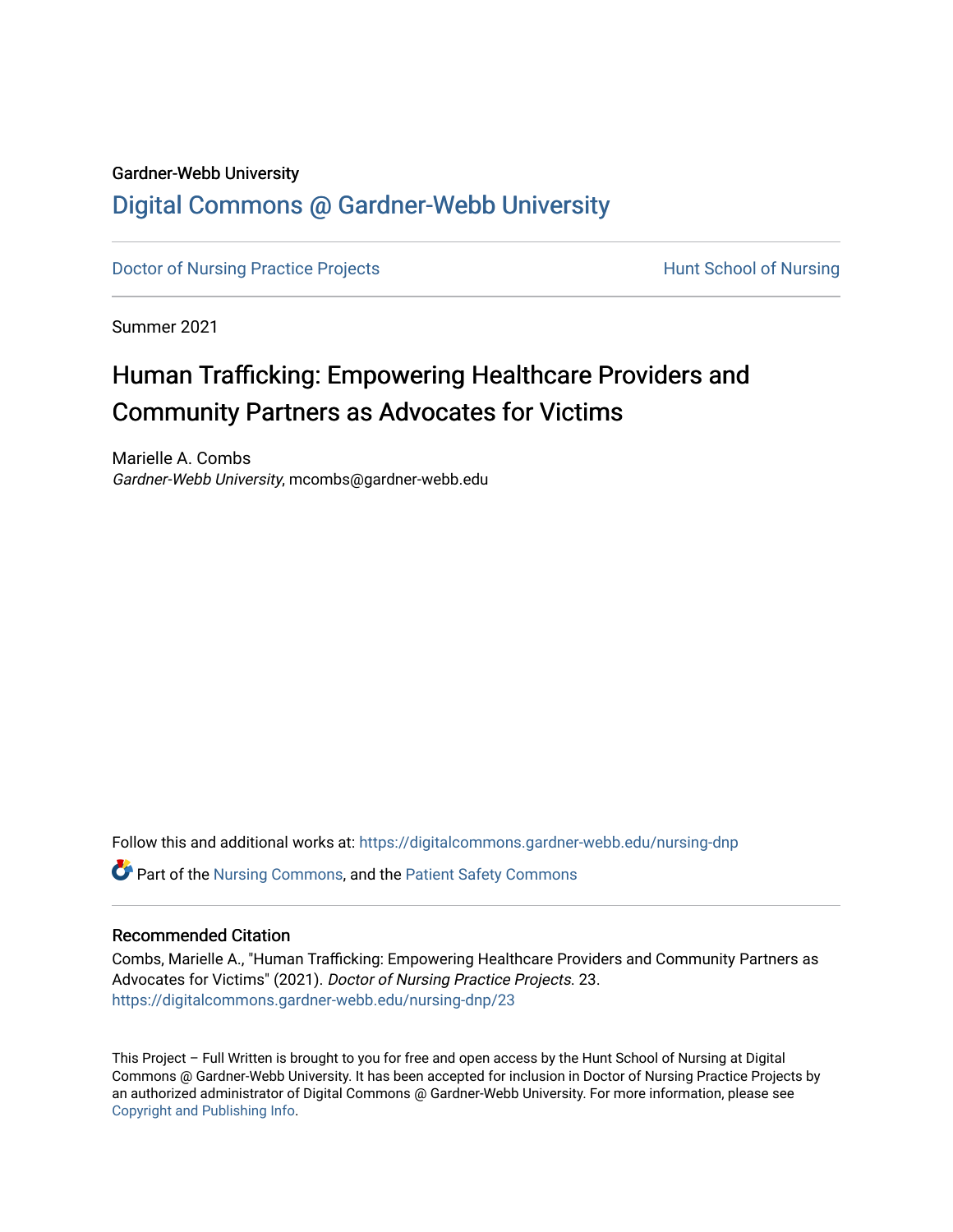## **Human Trafficking: Empowering Healthcare Providers and Community Partners as Advocates for Victims**

Marielle A. Combs

A project submitted to the faculty of

Gardner-Webb University Hunt School of Nursing

in partial fulfillment of the requirements for the degree of

Doctor of Nursing Practice

2021

Submitted by: Approved by:

Marielle A. Combs, MSN, RN, CNE Tracy Arnold, DNP, RN

 $\_07/15/2021$   $\_07/15/2021$ Date Date Date

\_\_\_\_\_\_\_\_\_\_\_\_\_\_\_\_\_\_\_\_\_\_\_\_\_\_\_\_\_\_ \_\_\_\_\_\_\_\_\_\_\_\_\_\_\_\_\_\_\_\_\_\_\_\_\_\_\_\_\_\_\_\_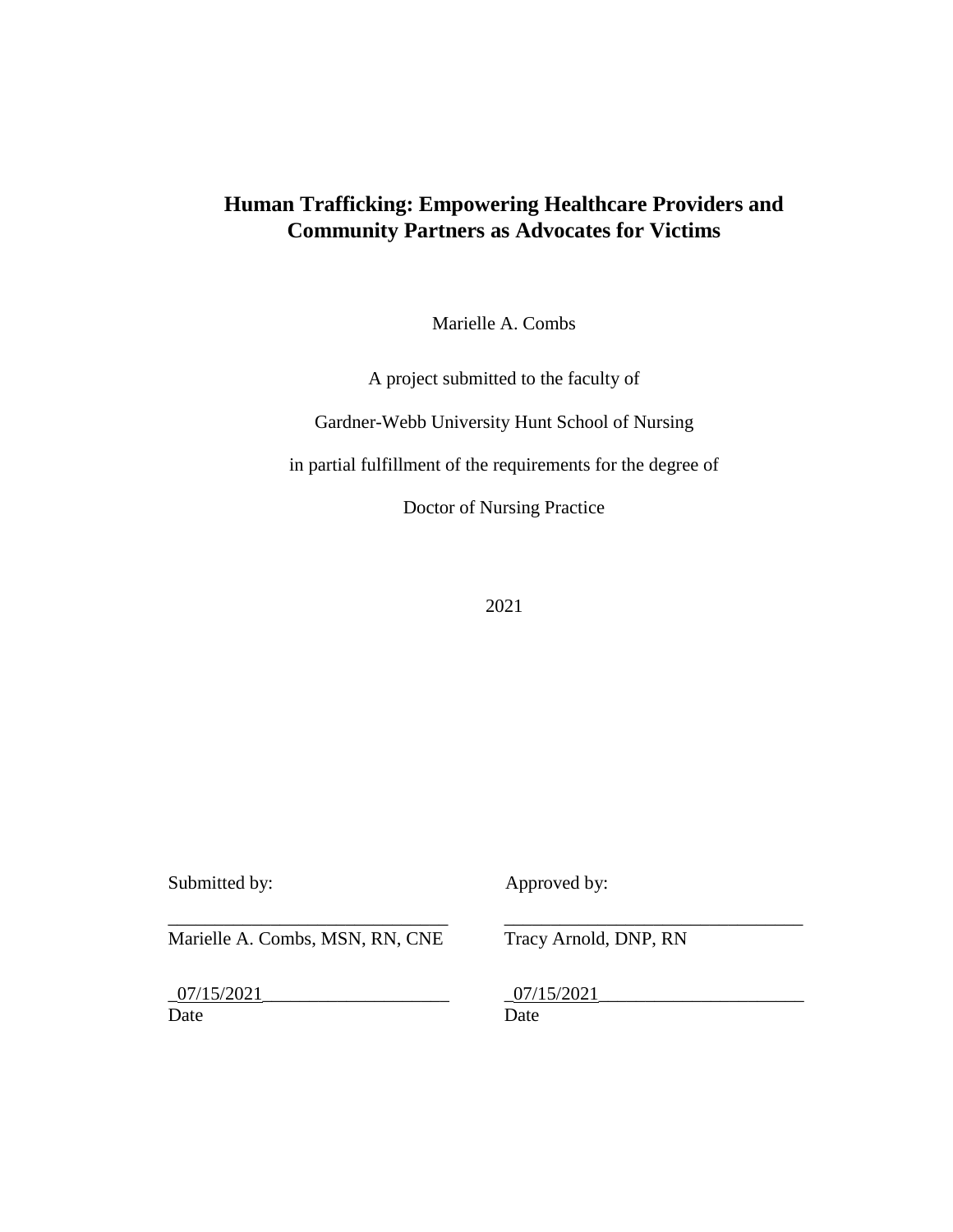#### **Acknowledgements**

First, I would like to give thanks to God for placing me exactly where I needed to be; a Godly institution that nurtured and prepared me. Thank you, Lord, for opening these doors and seeing me through the completion of this program while working full-time, being a mother, wife, and surviving an unthinkable pandemic.

To my husband, Adam, and our three children, Madison, Matthew, and Mason. All of you created a home environment that was encouraging, nurturing, positive, and patient. Thank you for selflessly allowing me to invest in my academic work to develop the skills needed to succeed. In the end, I do all of this for you. Adam, it was an honor going through every step of this journey hand in hand as classmates. This was an experience I will never forget, and I had the very best partner anyone could ask for.

Thank you to Dr. Tracy Arnold, my Project Chair. Your guidance, dedication, and patience through this journey has been inspiring and humbling. I will be forever grateful for your investment in my education and everything you represent within the Hunt School of Nursing. Your humility, intelligence, and honesty are some of your greatest assets.

To my parents Selma, Aldo, and stepfather James. You overcame poverty in Cuba, Peru, and Panama, respectively, to make a better life for your children. Without your investment then, I would not be where I am now.

Thank you to Chretien Dumond, Jimmy Bryant, Cry Freedom Missions, Steven Turner, and Nicole Bernard for sharing your expertise, immeasurable support, and resources. Without you this project would not have been possible.

ii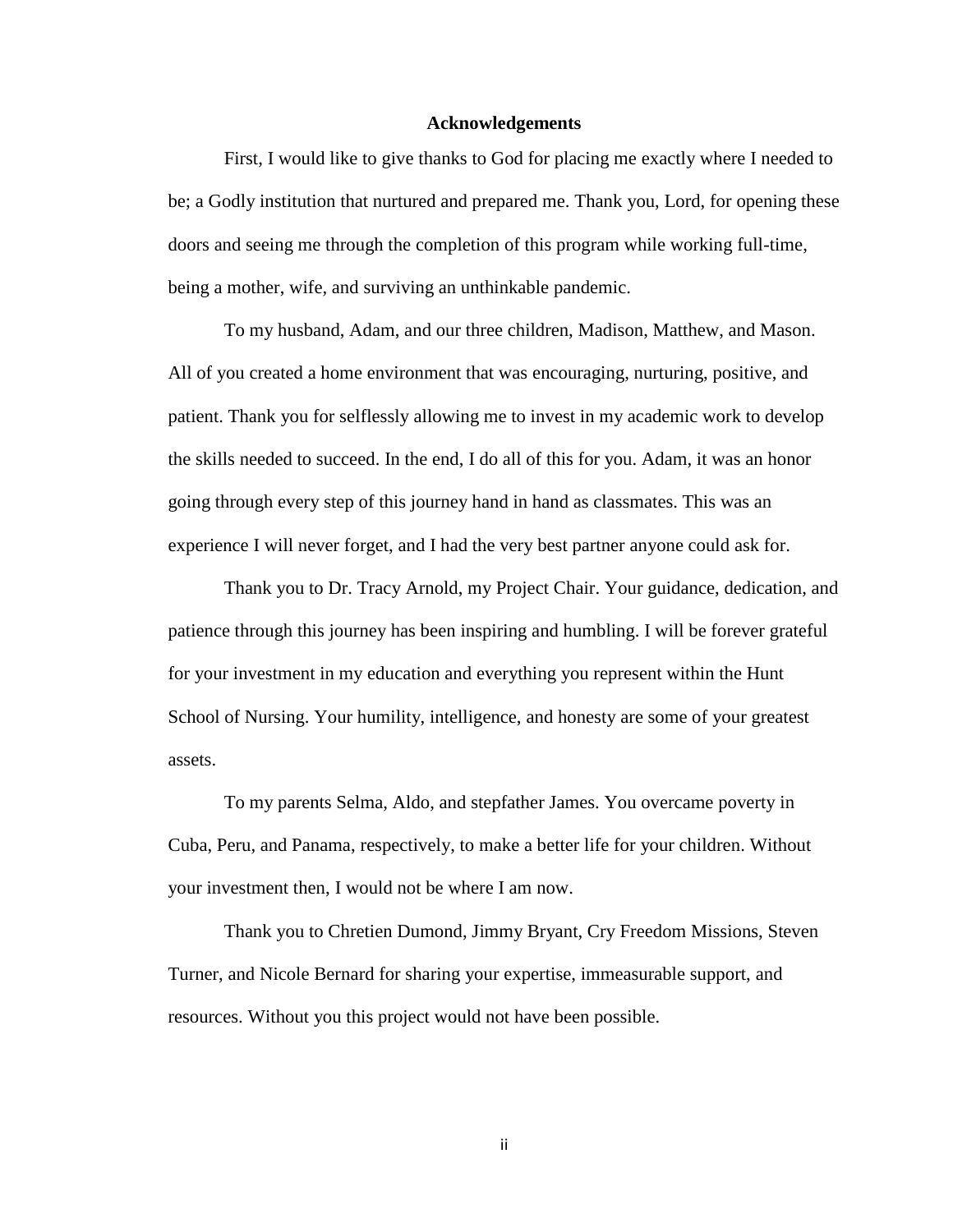## ©Marielle A. Combs 2021

# All Rights Reserved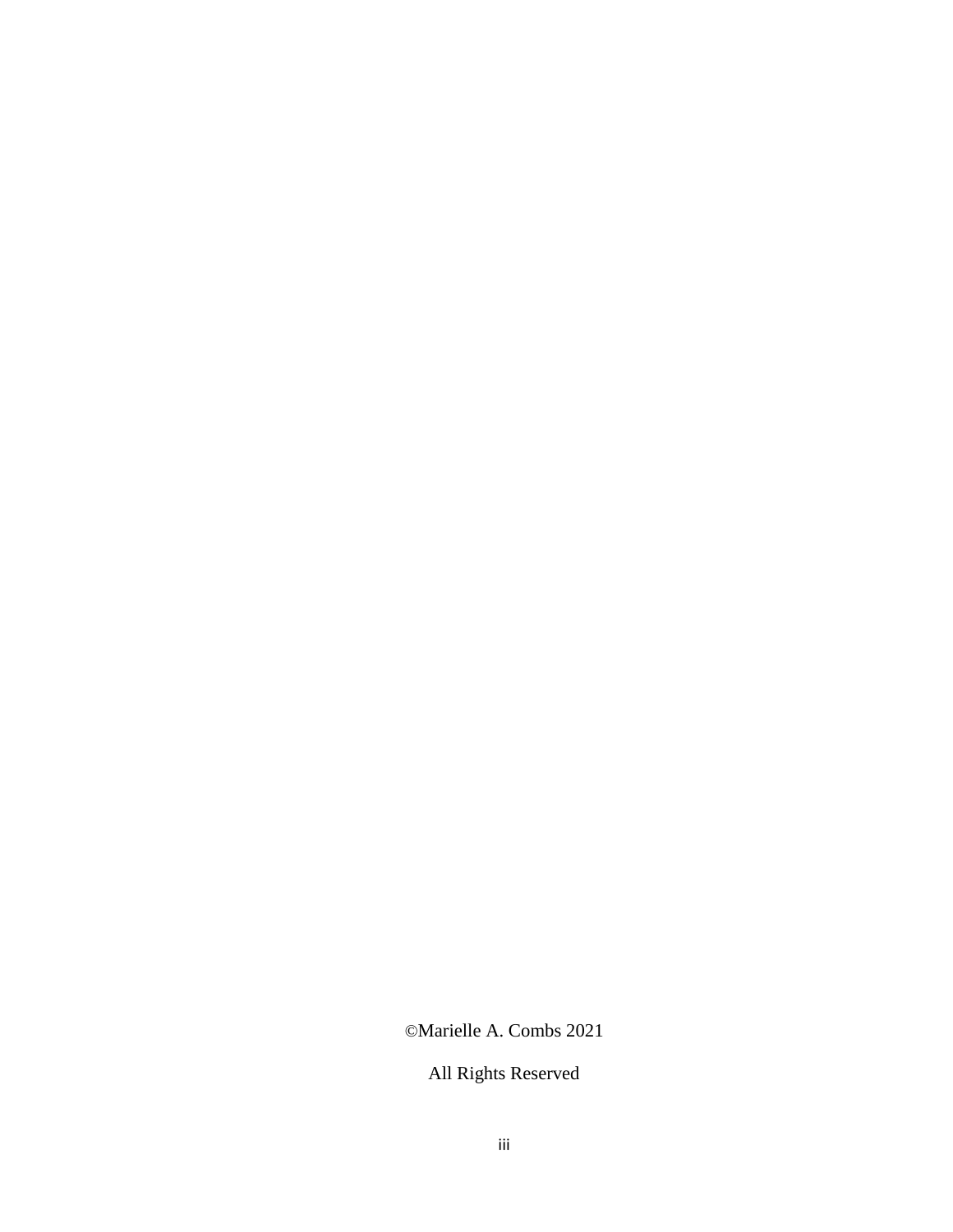# **Human Trafficking: Empowering Healthcare Providers and Community Partners as Advocates for Victims**

### **Abstract**

Human trafficking (HT) is a public health crisis and the need for education is dire. Healthcare providers lack confidence in victim recognition and aid provision all while encountering victims in their practice. The project leader aimed to empower healthcare providers in recognizing signs of HT and making appropriate referrals. Ten community volunteers, including registered nurses, who assist with a mobile medical unit and spiritual 12-step program, participated in a Human Trafficking 101 training. The application of holistic nursing core principles and Human Caring Science was integrated as vital in victim identification. A pretest posttest design was utilized to administer the Perceived Competence Scale. A significant increase from pretest to posttest scores was found  $(t(9) = -6.567, p < .05)$  in HT risk and signs identification, making referrals, and screening tool use. The participants also maintained a log documenting the number of times the screening tool and/or education gained from the training were used over a threemonth period. The log did not reveal any identified victims at the conclusion of the threemonth period. A well-designed training can significantly increase knowledge in medical and non-medical audiences. Nurses should extend training beyond traditional healthcare settings by reaching volunteers serving vulnerable populations.

### **Key Words**

Human trafficking, Trafficking identification tool, Sex trafficking, Labor trafficking,

Human trafficking, and healthcare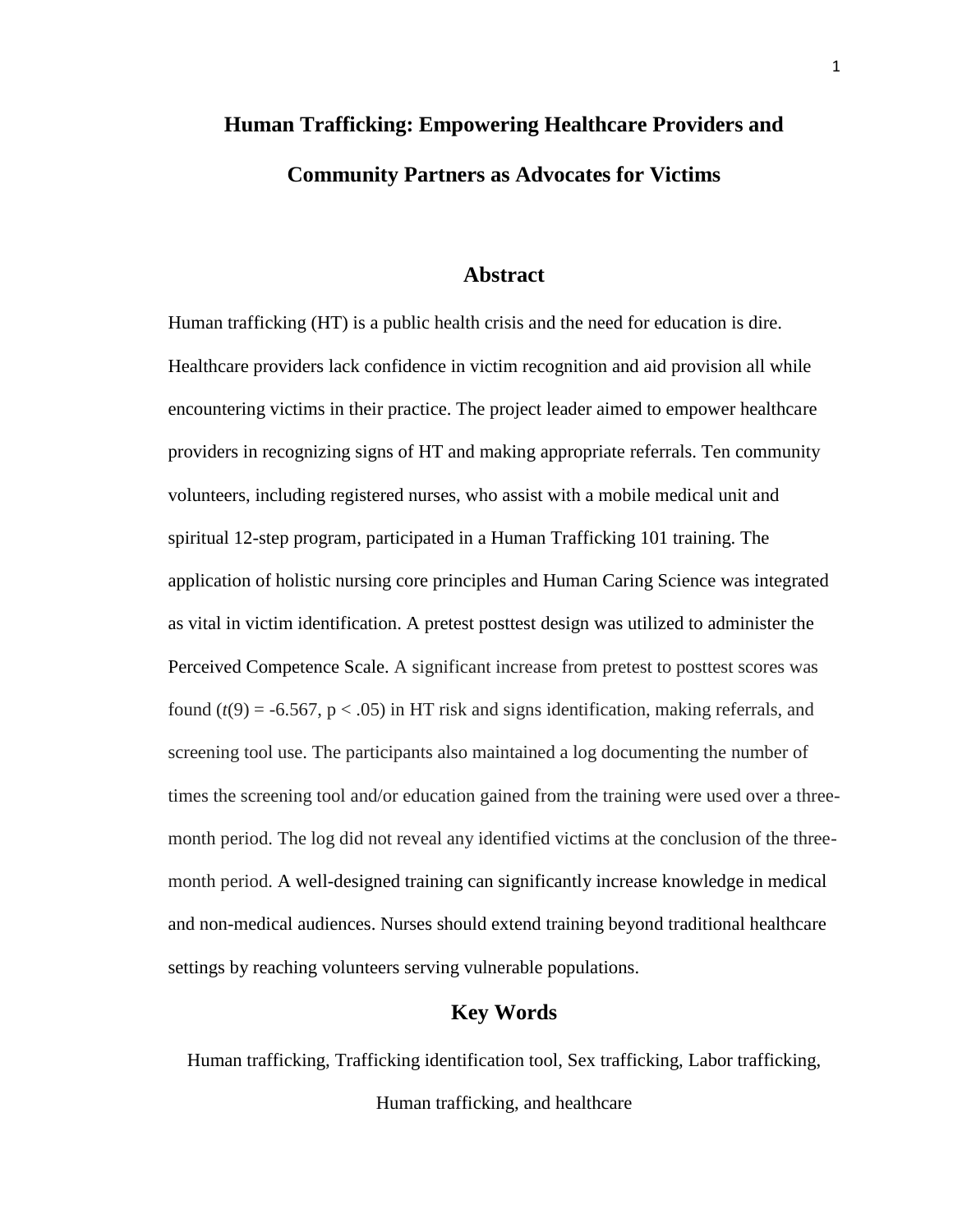# **Human Trafficking: Empowering Healthcare Providers and**

## **Community Partners as Advocates for Victims**

Human trafficking, also known as modern day slavery, is a public health crisis and a growing worldwide crime exploiting approximately 40.3 million victims (Polaris, n.d.-b). In 2009, the United Nations Office on Drugs and Crimes (UNODC) reported approximately 79% of human trafficking crimes were related to sexual exploitation and 18% were related to forced labor, but more recent reports show approximately 50% and 38% respectively (UNODC, 2020). While sexual exploitation continues to make up the majority of human trafficking crimes, forced labor continues to grow at an alarming rate. The purpose of this manuscript is two-fold. First, to empower healthcare providers and community volunteers serving potential victims of human trafficking in traditional and non-traditional settings with human trafficking identification training. This education should include the use of a validated human trafficking screening tool and the timely provision of resources. Second, to guide professional nurses in the holistic approach to caring for potential victims of human trafficking. The core values of holistic nursing practice (Dossey, 2022) and Watson's Theory of Human Caring (Watson, 2018) are the pillars guiding mindful and authentic nursing care. Merging evidence-based practice with holistic care will boost victim identification and rescue.

#### **Background**

Healthcare providers are poised in therapeutic situations to identify victims of human trafficking. Tiller and Reynolds (2020) emphasized the importance of community caregivers in awareness and service to this population who, unfortunately, often do not receive needed resources. Religious and secular community volunteers may provide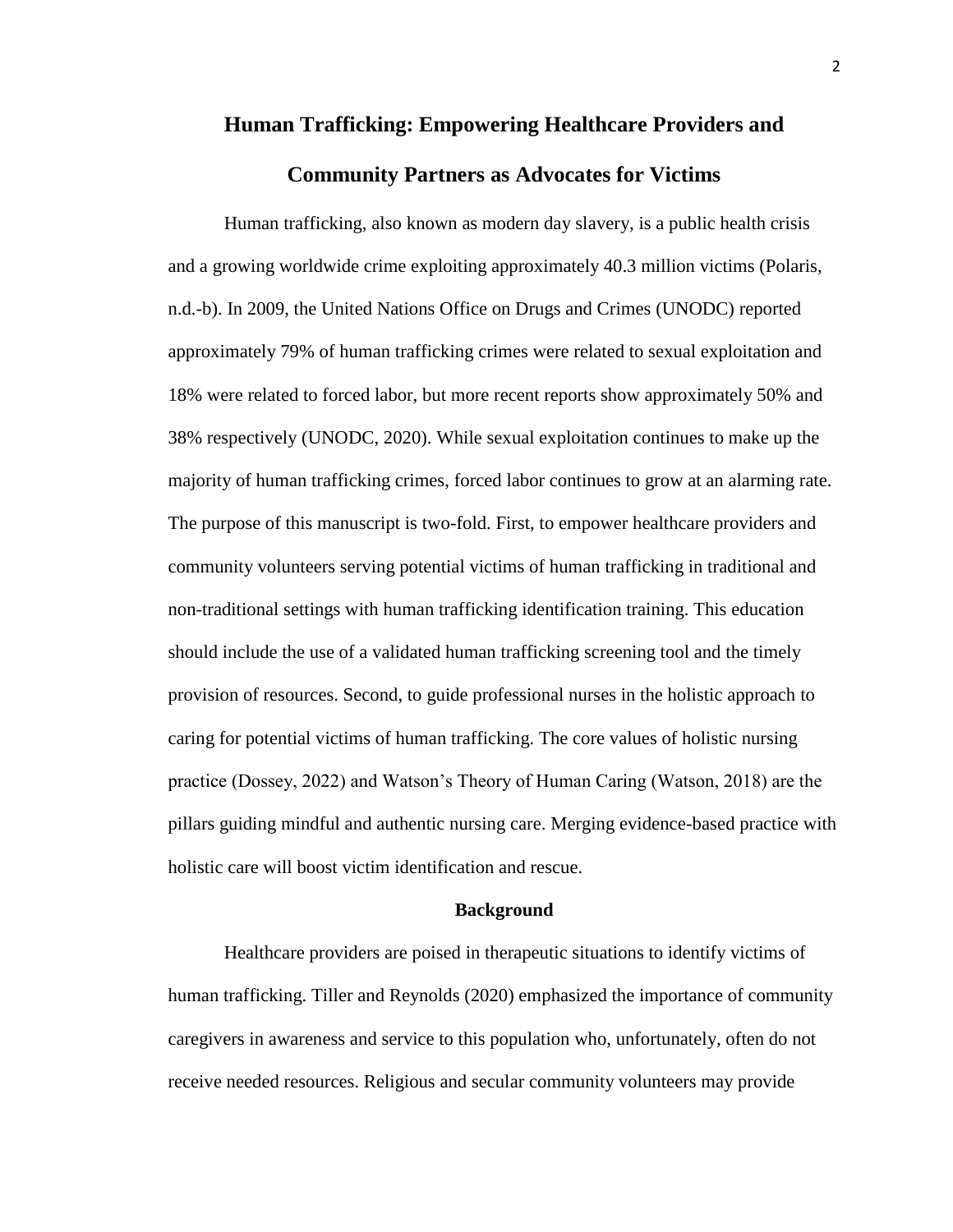healthcare through medical missions opportunities impacting individuals victimized by human trafficking. Community volunteer groups and healthcare providers conscientiously attempt to bridge the gap which keeps the underserved from receiving needed healthcare services, including those victimized by human trafficking. A literature review yielded a call for empowering healthcare providers to identify and serve victims of human trafficking; however, it does not address implications for the role of community volunteer groups in identifying human trafficking victims. Community volunteer groups serving vulnerable populations who interact with the same group on a regular basis, can build a rapport with the at-risk population served, increasing the likelihood someone will disclose they are in a trafficking situation so prompt rescue can occur.

While human trafficking is a serious human crisis, there is very little information, research, and data available to the public and professionals (Sweileh, 2018). Healthcare professionals and community partners lack awareness of human trafficking, and the signs victims exhibit while being trafficked, hindering identification and resource allocation to free them from servitude (Leslie, 2018).

Human trafficking is estimated to be a \$150 billion dollar per year industry globally (Human Rights First, 2017). It entails control over another person, commonly a minor, that is obtained through threats, capture, trickery, and abuse, leading to the utilization of the individual for prostitution, forced labor, and organ harvesting (Chisolm-Straker et al., 2016). Statistically, of all reported victims of human trafficking, 70% involve women or girls (Gillispie et al., 2019). Of the 23,078 contacts made in 2018 to the National Human Trafficking Hotline, 15,042 were women as compared to 2,917 men (Polaris, n.d.-c). These men and women contacted the hotline through emails, texts,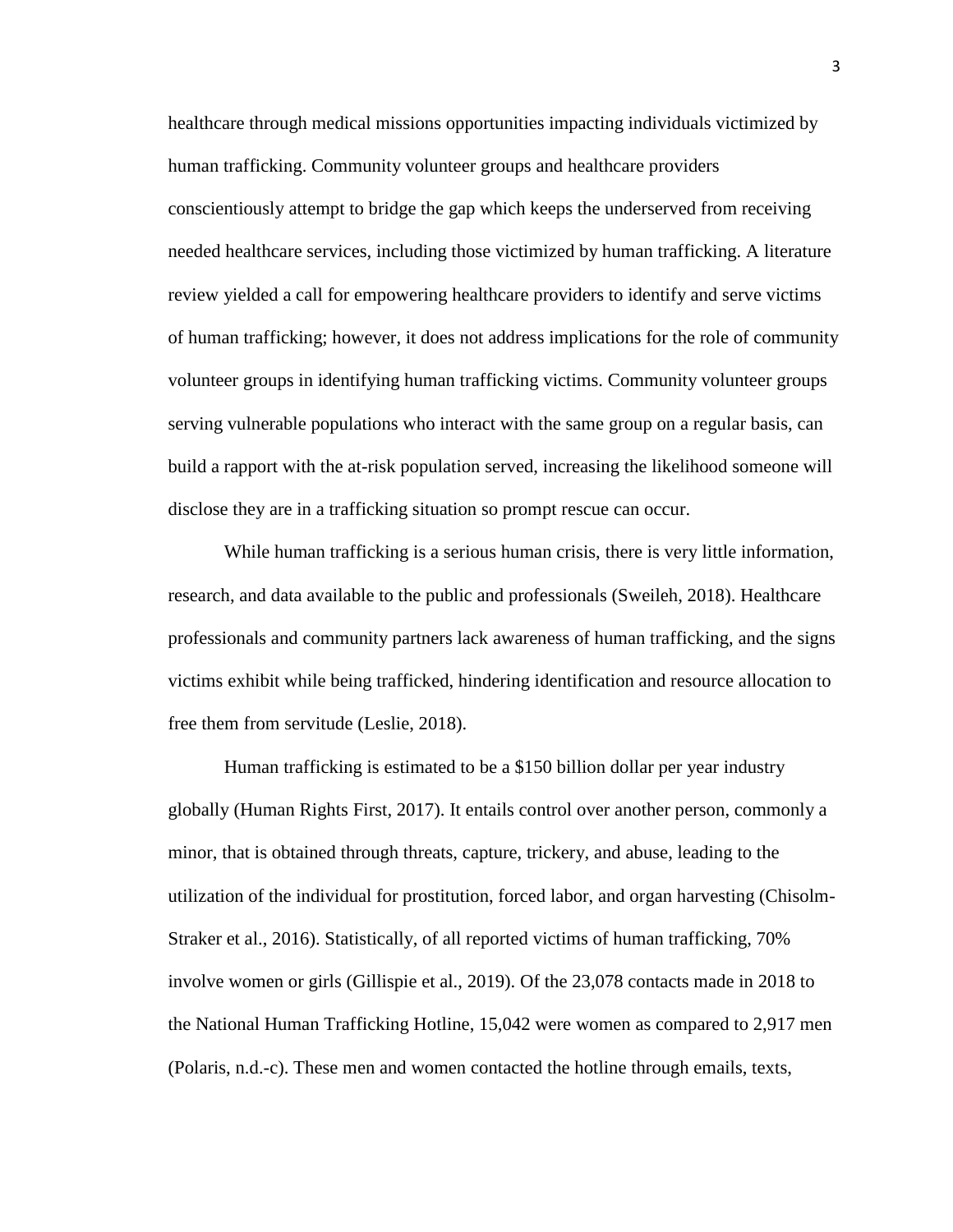phone calls, webforms, or webchats. The top five ethnic groups identified as victims of human trafficking are Latinos, followed by Asian, African/African Americans/Blacks, Whites, and multiracial/multiethnic (Polaris, n.d.-c).

For clarity, it is important to note that a person called a victim of human trafficking is actively being trafficked, as compared to a survivor who has been rescued and no longer being trafficking. In 2019, 533 human trafficking survivors were asked to identify the age at which they began being trafficked for sex as minors (Polaris, n.d.-d). As illustrated by Table 1., the vast majority were between 15-17 years of age. While being trafficked, these survivors were forced to perform sexual acts, engage in sexual intercourse with one or multiple perpetrators, or forced into pornography. These acts commonly occurred in homes, hotels, or cars (Polaris, n.d.-d).

It is essential to keep in the forefront that not all human trafficking involves sexual exploitation. Human trafficking may also involve those who are promised financial prosperity and appealing lifestyles to come work in the United States (US) and North Carolina (NC) (North Carolina Department of Administration [NCDOA], n.d.). For those taking jobs doing physical labor, identification papers, passports, and other legal documents are often taken away by their employer, trapping the worker in the region and work assignment without options or real freedom.

Sampson (2018) discussed the collateral damage resulting from trafficking to include drug addiction, abuse, food insecurity, homelessness, crime, and unplanned pregnancies. Victims of trafficking face long lasting effects even after being rescued. Some victims endure psychological effects of the abuse experienced at the hands of many, resulting in post-traumatic stress disorder (PTSD), while others must face legal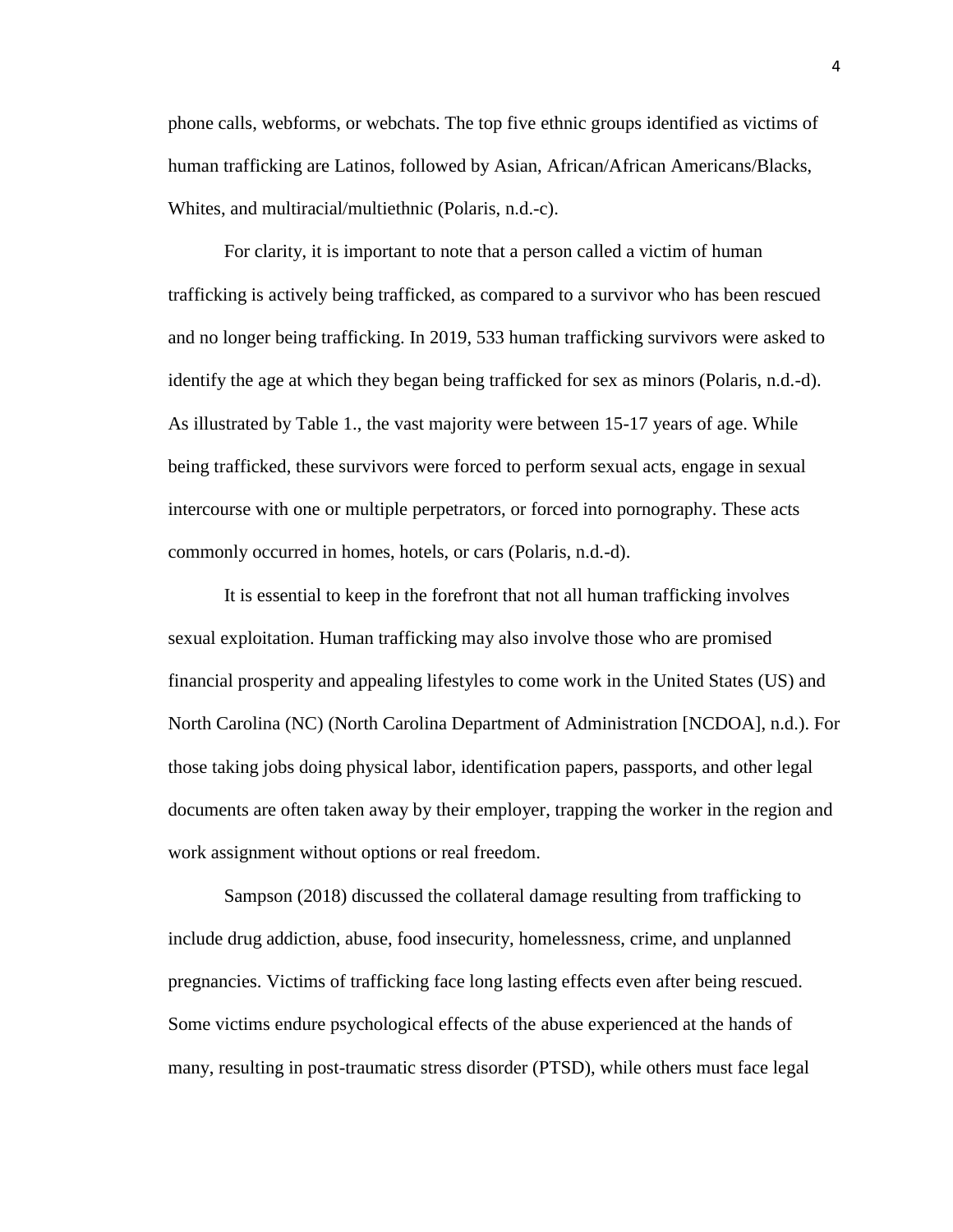consequences from being forced to sell drugs for their traffickers or the physical effects of lingering drug addiction (Sampson, 2018). As a public health crisis, human trafficking results in human physical and emotional health deterioration as well as significant resource expenditures for law enforcement, social services, community health, and acute care settings, mental health services, and the legal system (court and prisons).

Human trafficking and exploitation cause persistent wounding. In 2019, NC ranked 11<sup>th</sup> of the 50 states with the largest number (N=266) of reported human trafficking cases (Polaris, n.d.-a). For this reason, the Project Leader sought to educate and empower community volunteer teams to identify and help persons victimized by trafficking in a rural community in eastern NC where conditions are favorable for increased trafficking (see Table 2). Because this community is at increased risk for a heavy presence of human trafficking, a local human trafficking rescue and prevention non-profit organization was created in 2015. This organization has rescued 26 victims over six years, about 10% of the state's reported cases (C. Dumond, personal communication, October 22, 2020).

#### **Literature Review**

Information about human trafficking, its victims, and identification and recovery taskforces are reported in the literature. Search terms utilized to identify articles included sex trafficking, human trafficking, labor trafficking, human trafficking screening tool, trafficking screening, trafficking screening tool, trafficking identification, trafficking identification in healthcare, and human trafficking curriculum.

A common misconception about human trafficking is victims are kidnapped and held hostage, isolated from society. Surprisingly, research reveals victims are present in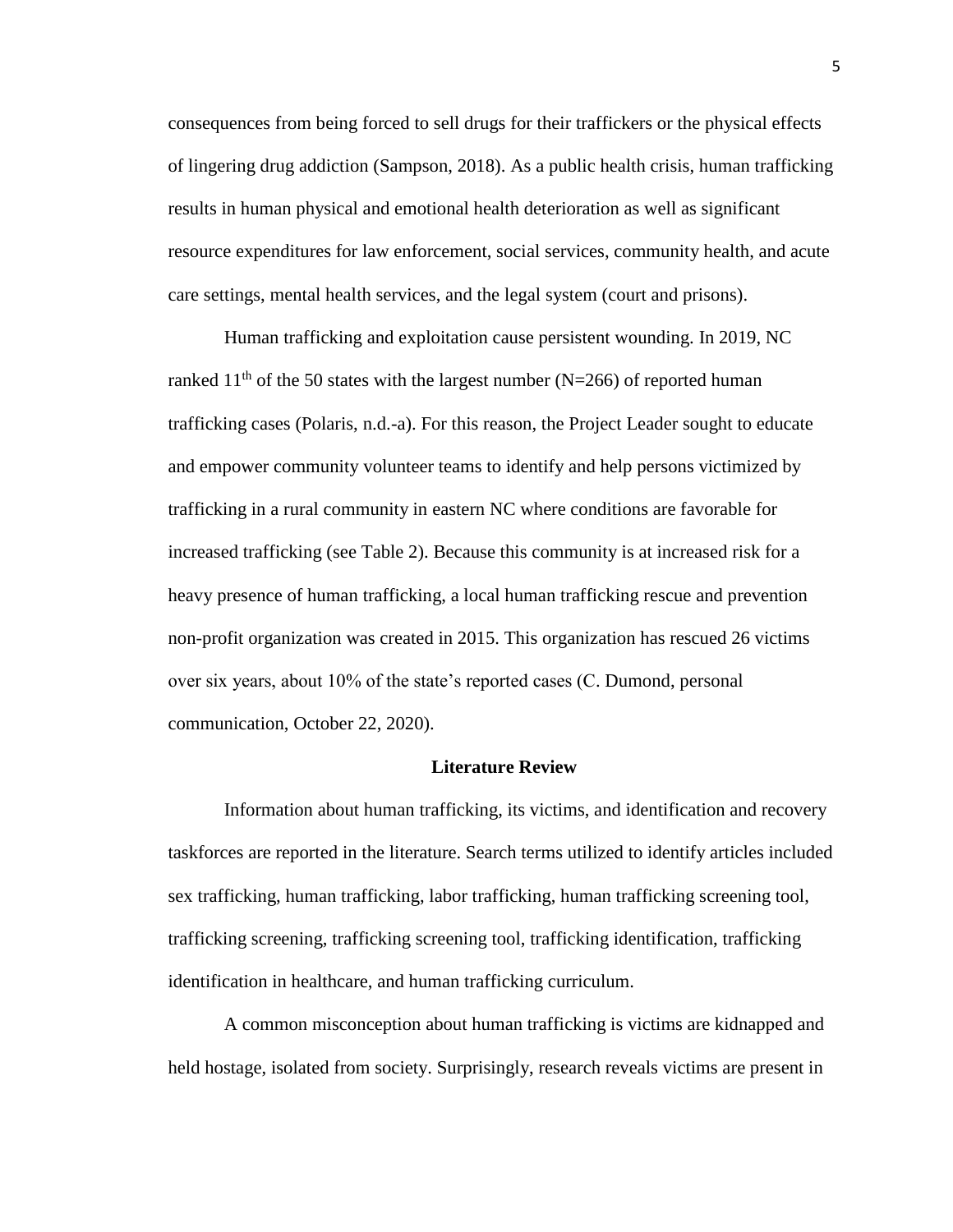areas where rescue could occur yet are not identified (Chisolm-Straker et al., 2016). People victimized by human trafficking seek medical care while being trafficked while others continue to attend school and work. Chisolm-Straker et al. (2016) conducted a retrospective study in the US to describe the extent to which people victimized by human trafficking sought healthcare. Of the 173 individuals surveyed, 68% reported receiving medical care while being trafficked. The most common healthcare settings victims frequented included dentist offices, primary care providers, urgent/emergency care, and obstetrics/gynecology clinics.

The literature also revealed healthcare providers feel inadequate about two things: victim identification and safe provision of appropriate resources. Ross et al. (2015) conducted a cross-sectional study in England identifying that of 892 National Health Service professionals, 84% had contact with potential victims of human trafficking but did not feel knowledgeable nor empowered to meet their needs nor make referrals. Powell et al. (2017) conducted a mixed methods study in the US reporting that healthcare providers do not feel adequately prepared to care for trafficking survivors. The researchers called for increased education for healthcare workers, to include signs of trafficking, risk factors, various types of trafficking, and referrals.

The use of effective and validated human trafficking screening tools was highlighted as an asset to victim identification. Most importantly, the effectiveness of screening is greatly impacted by the trust and comfort the victim can establish with the interviewer (Bigelsen & Vuotto, 2013). This sentiment is supported by Chisolm-Straker et al. (2019) who found homeless youth who underwent screening in several steps were more forthcoming and honest later in the process after building a rapport with the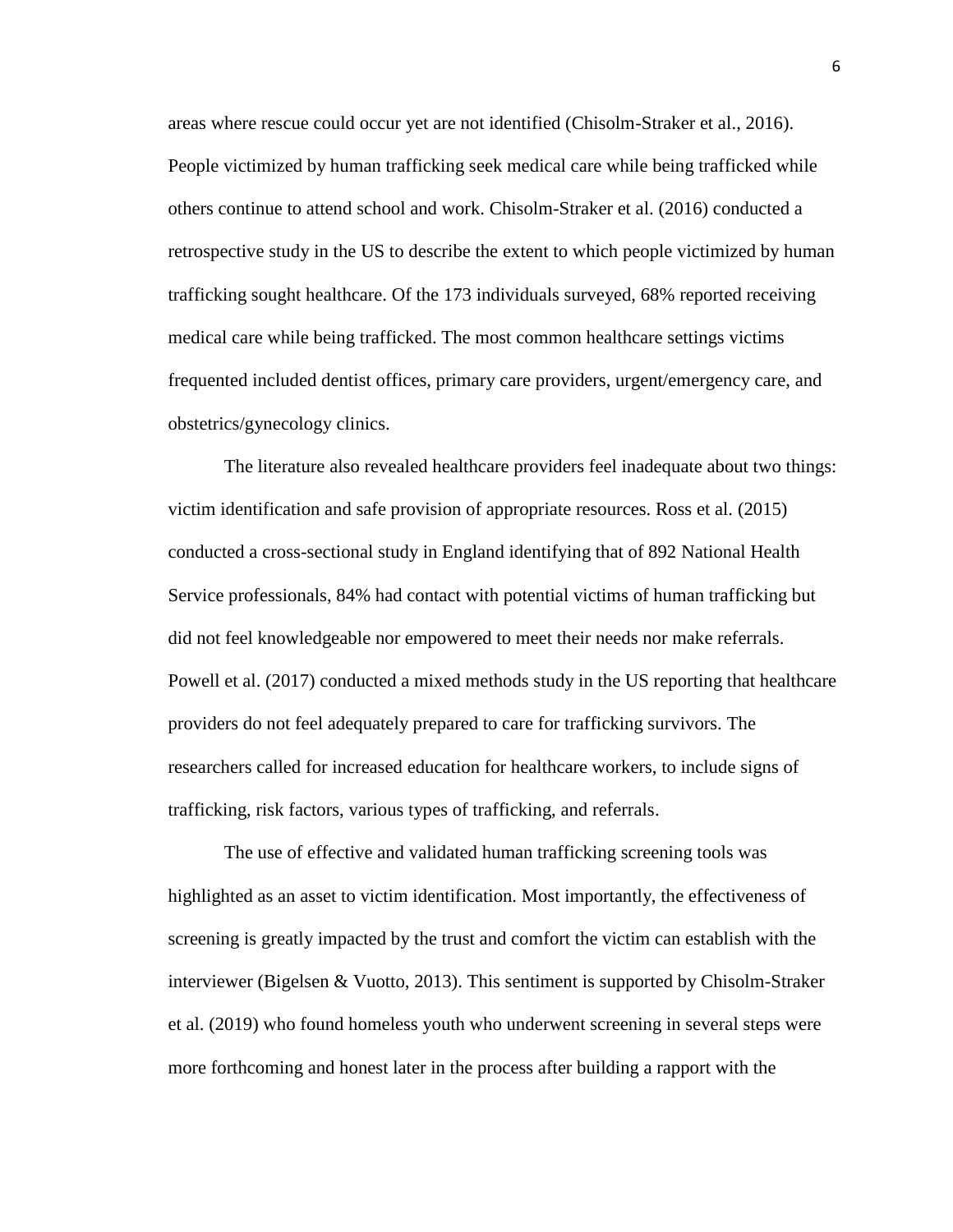screener. The Vera Institute of Justice (2014) created a validated and reliable human trafficking screening tool aiding in the identification of sex and labor trafficking of victims born in or outside the US. In addition to using effective identification tools, healthcare providers must be prepared to provide victims with resources immediately (Shwarz et al., 2016). Resources may include referrals for rescue, safe housing, food, shelter, police protection, and mental health services.

Lastly, a bibliometric assessment of research activity and trends on human trafficking revealed the gross under-representation of health-related literature on the subject (Sweileh, 2018). Caregivers exploring the subject must rely on scholarly published data older than five years. These findings support the need to generate additional knowledge for healthcare providers and their community partners.

#### **Method**

This project collaborated with two local community volunteer groups that serve vulnerable populations. The audience received training on Human Trafficking 101 and the Trafficking Victims Identification Tool (TVIT) with the goal to use both within their mobile medical unit and 12-step recovery programs (Vera Institute of Justice, 2014).

#### **Sample and Setting**

Ten members from the two volunteer groups completed the Human Trafficking 101 training. The first community volunteer group was primarily composed of registered nurses who take a mobile medical unit to a local soup kitchen at a minimum every other week, as well as to community events in lower income areas in the community of study. The community of study is in a rural county with alarming risk factors for trafficking (see Table 2). The mobile medical unit is stationed at these locations to screen individuals for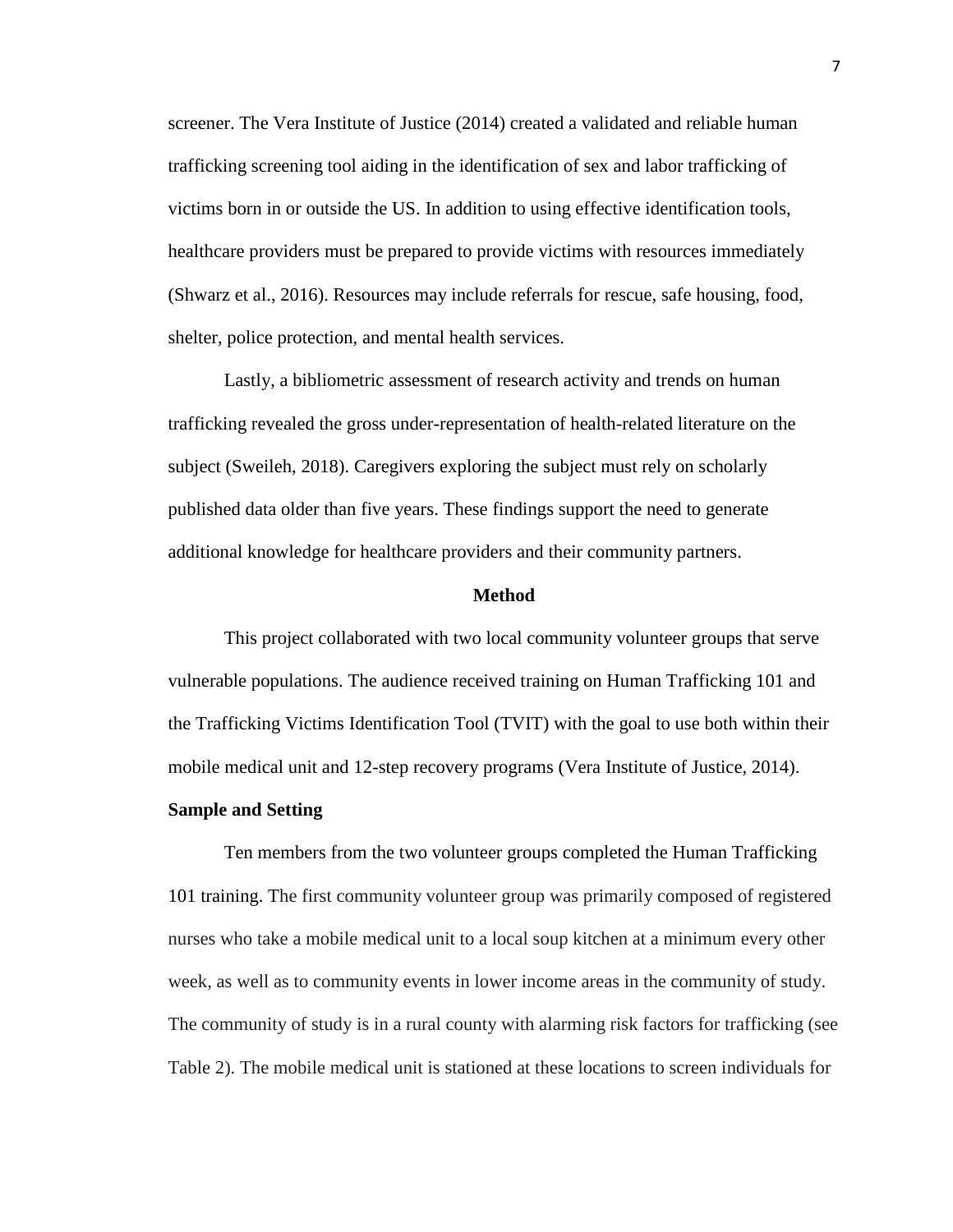health-related concerns. Populations benefitting from the mobile medical unit include the homeless, uninsured, economically disadvantaged, and individuals who rely on the free services provided by mobile medical unit who otherwise would not receive medical care. On average the mobile medical unit serves 12 individuals per outing. The second volunteer group serves those through a spiritual based 12-step program for dependency and emotional affliction. This team consists of volunteer lay leaders, including local pasters and former addicts.

#### **IRB Approval**

This project was approved by the Institutional Review Board (IRB) at Gardner-Webb University, in which the Project Leader was enrolled. Permission to conduct the project with the volunteer teams was received from the Chief Executive Officer (CEO) for the mobile medical unit and the leader of the spiritual-based 12-step program.

#### **Data Collection**

This project used a pretest/posttest design. Participants were asked to complete the Perceived Competence Scale (PCS) before and after participation in the Human Trafficking 101 training. The PCS, created by the Center for Self-Determination Theory (2021), is a short 4-question survey that was customized to assess the perceived competence of an individual related to human trafficking. The questions are based on a 7 point Likert scale with answers ranging from "not true at all" with a score of 1 to "very true" with a score of 7. The scale allows for customization of the questions to fit the topic at hand. The customization of the questions was reviewed by an expert at the local human trafficking organization for face validity. Williams et al. (n.d.) report the alpha reliability for the perceived competence items as 0.90.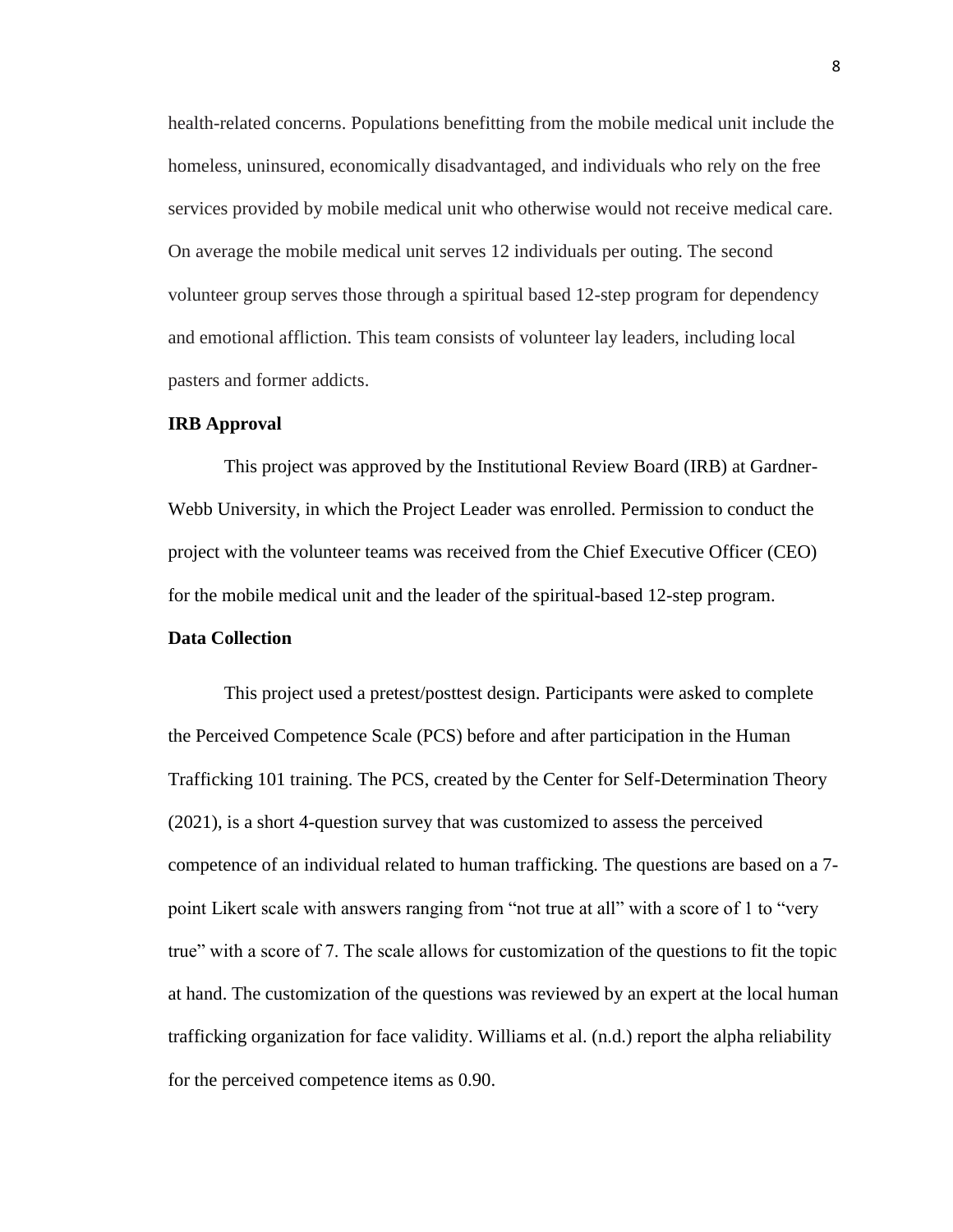#### **Analysis**

The scores on the pre and post surveys were analyzed utilizing a paired samples ttest. The local human trafficking rescue organization allowed the Project Leader to use their established Human Trafficking 101 curriculum for the training. The training content list is provided in Table 3.

The Human Trafficking 101 training was taught in its entirety by the Project Leader lasting approximately one hour. Training took place at a facility that partners with both community volunteer teams. The building was equipped with audio, video, and projection equipment, providing an intimate space to deliver the information, while allowing the participants to hear the Project Leader with ease and voice questions as needed. The training included a video from the local human trafficking rescue organization providing survivor and rescue stories. Each participant was given a presentation outline with ample space for note taking.

After the content was presented, the participants asked questions and engaged in discussion, expressing shock about the information learned, the need for others in the community to hear the information, and one recounted general knowledge gained as a nurse. The participants were grateful for the instruction provided on what to do and not to do when a victim is identified (see Table 4).

As part of the training, participants were instructed on the use of the TVIT short version. The TVIT manual can be accessed at

[https://www.vera.org/downloads/publications/human-trafficking-identification-tool-and](https://www.vera.org/downloads/publications/human-trafficking-identification-tool-and-user-guidelines.pdf)[user-guidelines.pdf.](https://www.vera.org/downloads/publications/human-trafficking-identification-tool-and-user-guidelines.pdf) This tool is a validated screening tool created by the Vera Institute of Justice and is free for public use (Vera Institute of Justice, 2014). Each volunteer group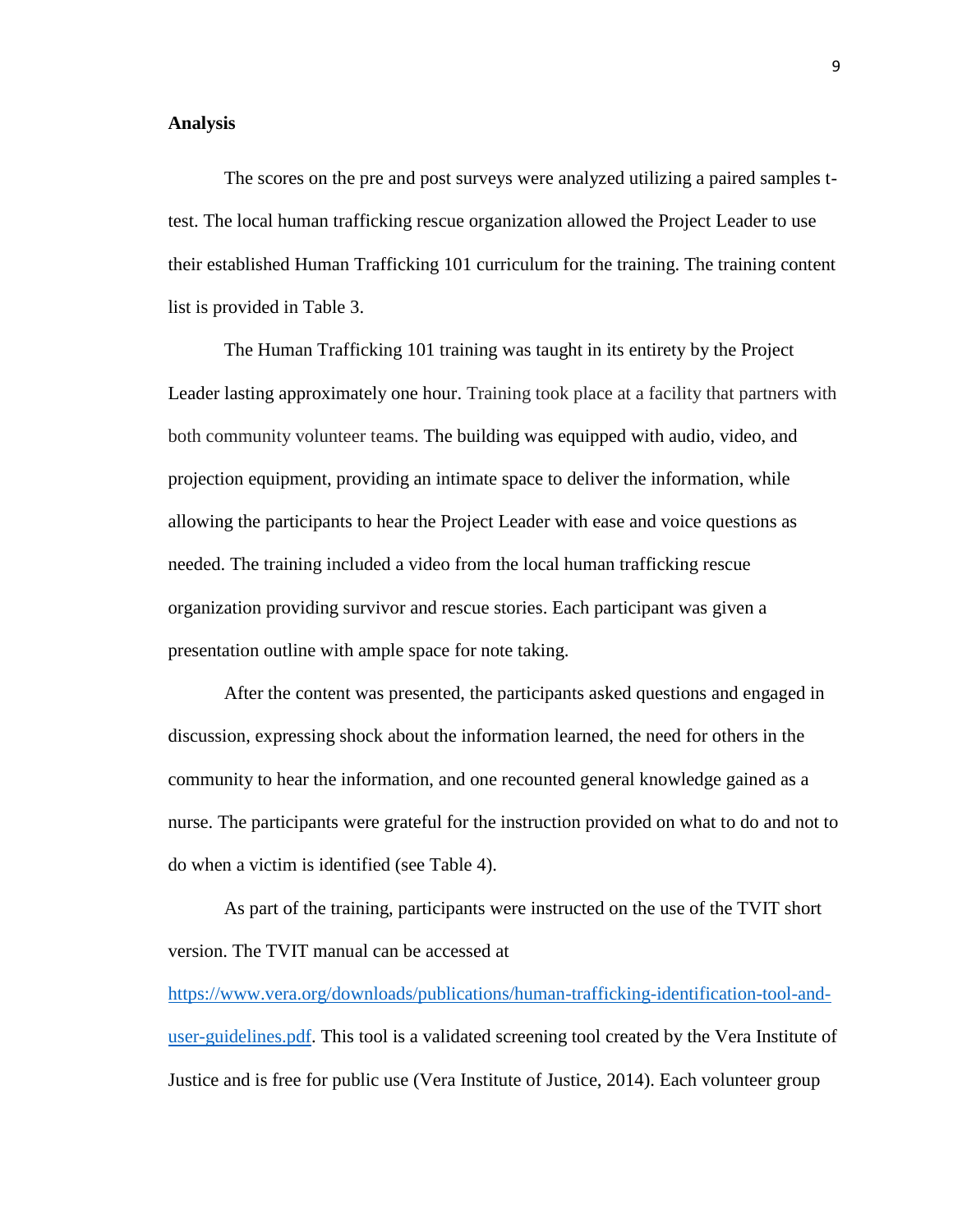was given a notebook containing copies of the TVIT, the TVIT instruction manual, a list of numbers for resources to contact if a potential victim is identified (see Table 4), and a TVIT usage log. The purpose of the log was to help the volunteer groups track the number of times the TVIT was used, and number of victims identified in a three-month period. The log was designed to exclude any identifying data that could impact patient confidentiality.

#### **Results/Findings**

A paired-samples t-test was calculated to compare the mean PCS pretest scores (X  $= 2.5$ , *sd* = 1.5) to the mean PCS posttest scores (X = 6, *sd* = 0.39). The findings represent a significant increase in perceived competence related to knowledge of human trafficking  $(t(9) = -6.567, p < .05)$ . The TVIT data usage log did not reveal any screenings or identification of human trafficking victims over the three-month period following the training.

#### **Limitations**

Limitations encountered during this project related to COVID-19 indoor gathering restriction mandates in place at the time of the training, limited privacy, and mobile medical unit repairs. The indoor gathering restrictions limited the ability to host a gathering that would include every volunteer in both ministries, approximately 35 people. The volunteers that were not able to attend were provided with a recorded training, informed consent, pre, and post competence scales via email. This approach allowed everyone involved in the ministries to access the information in a safe manner during the pandemic; however, it was not mandatory.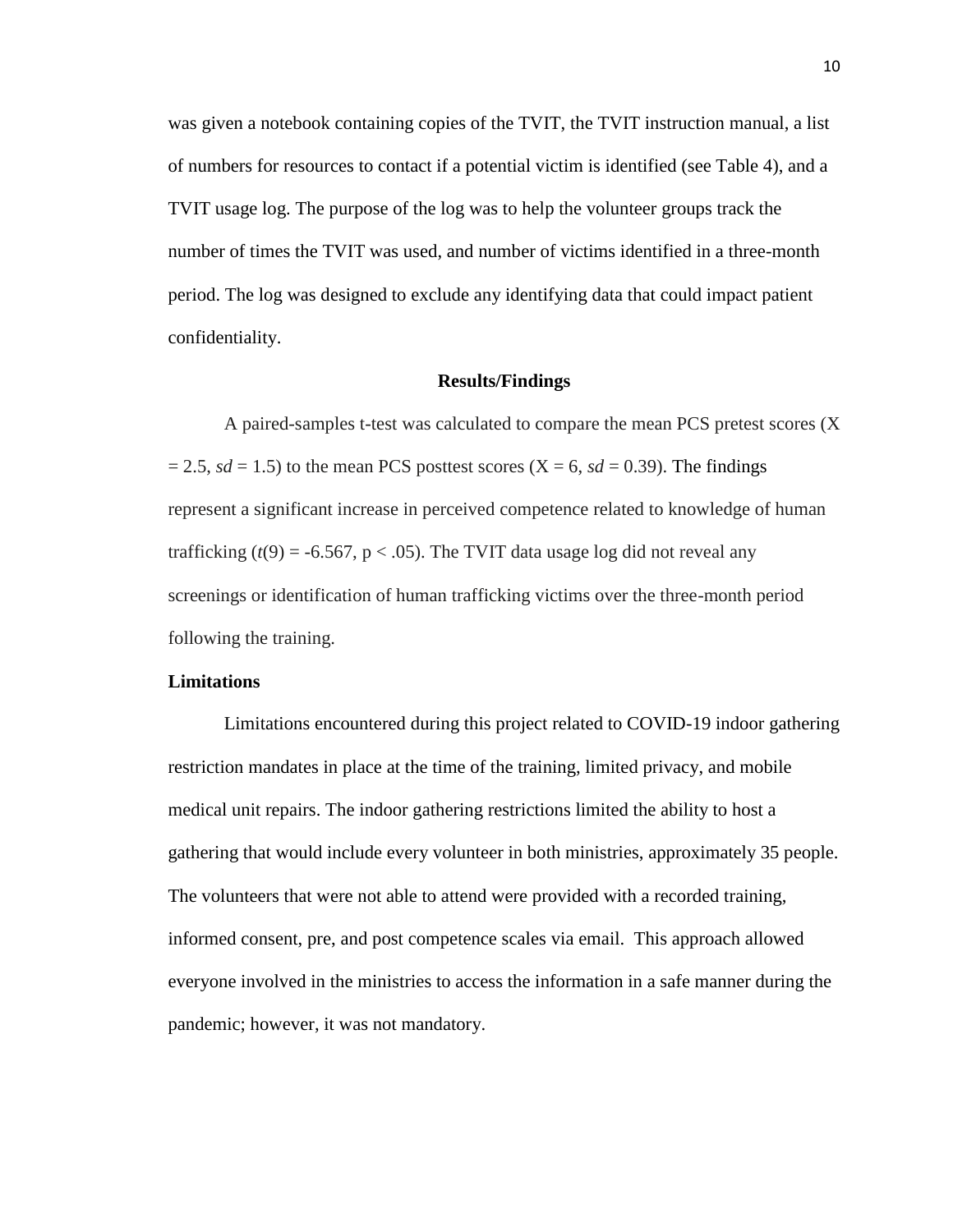The mobile medical unit was unavailable for two weeks during the three-month project period for repairs. The mobile medical unit continued to provide medical care as scheduled during the pandemic, but all medical screenings took place outdoors to allow social distancing with the use of masks, gloves, and sanitation of equipment. While the mobile medical unit staff cautiously provided ample distance to provide privacy of those they care for, the care outdoors is viewed as a limitation. As discussed in previous paragraphs, the literature reveals victims of human trafficking hesitate to disclose their victimization due to fear of repercussions. Thus, the medical screenings taking place outside with limited privacy provided a potential barrier to victim identification.

#### **Discussion**

#### **Nursing Implications**

The goal for rendering care for persons victimized by human trafficking begins with identification. Holistic nursing care principles should be the foundation by which nurses create environments conducive to building trust, giving hope, and initiating healing. Of the five core values guiding holistic nursing practice, two align best to aid in creating the desired environment. Implementing core value Holistic Caring Process, provides caring interventions fostering tranquility and peace (Mariano, 2022). Core value Holistic Communication, Therapeutic Healing Environment, and Cultural Diversity, creates authenticity and bond between the nurse and potential victim (Mariano 2022). Implementing these core values support the call in the literature to foster trusting environments allowing potential victims to reveal their trafficking experience, resulting in rescue.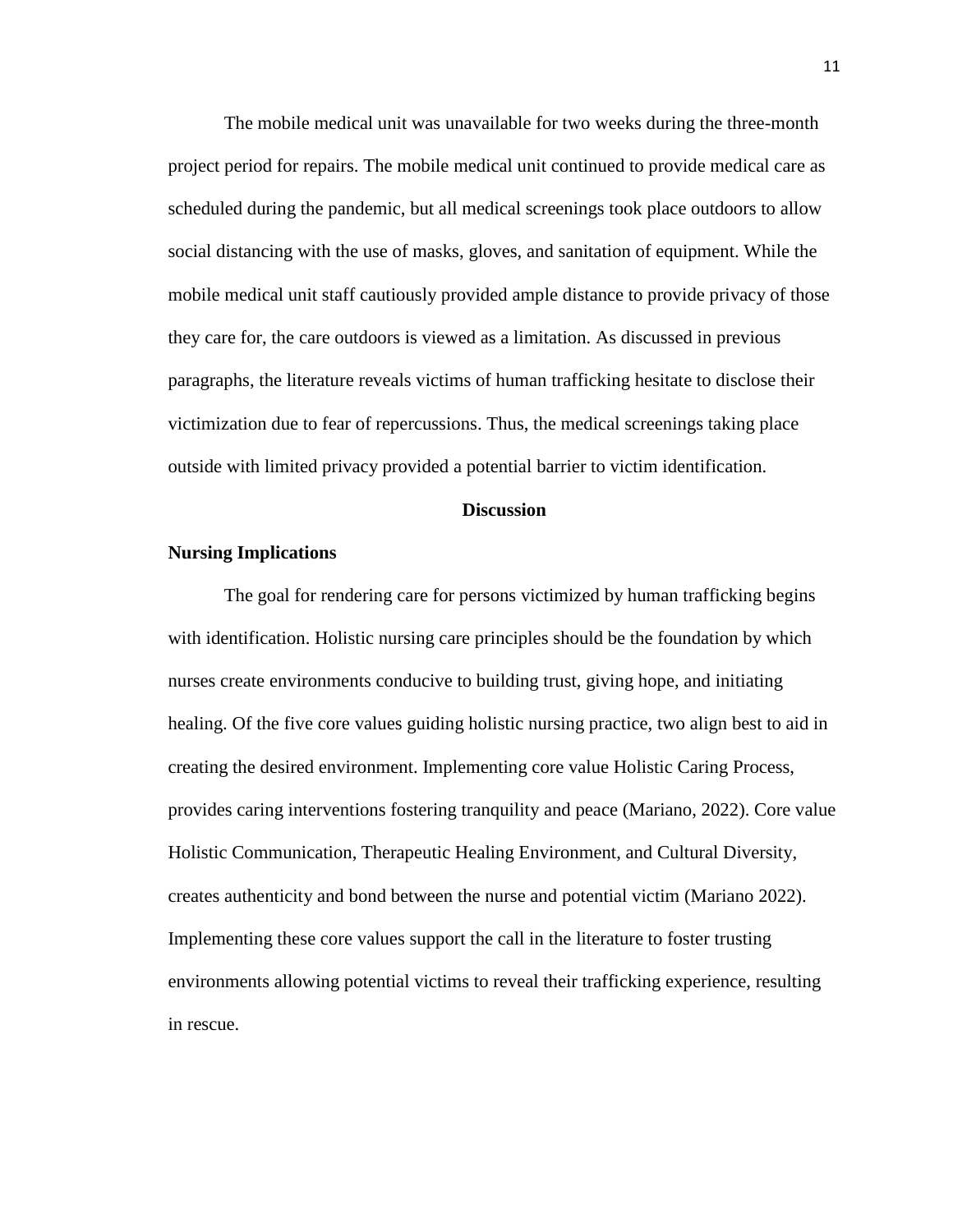In addition to the core values of holistic care, Watson's Theory of Human Caring guides the nursing care for victims and survivors of human trafficking, ensuring an individual's mind, body, and soul are nurtured (Quinn, 2022; Watson, 2018). This approach is essential since human trafficking has a crushing and debilitating impact on holistic health and wellness. The mind, body, and soul must be addressed when rendering care to help the victim or survivor achieve optimal health and wellness (Mariano, 2022), extending Dr. Watson's holistic vision to community partners outside of nursing.

#### *Mind*

According to Sampson (2018), PTSD is an example of the psychological impact of human trafficking. Depression, anxiety, and substance abuse are predominant among victims and survivors (Leslie, 2018). When addressing the mind component of the patient's well-being, the nurse should make the appropriate referrals for proper assessments and provision of resources. This could be achieved through collaboration with mental health providers, spiritual care, social workers, rehabilitative drug dependency treatment, or case managers, depending on the setting, victim needs, and interprofessional members available. The trauma informed care framework is recommended to best provide therapeutic care and prevent re-traumatization of the victim or survivor (Leslie, 2018). Meditation, journaling, and centering are holistic techniques the nurse can independently educate those affected by trafficking for stress reduction. *Body*

As outlined in the training program, physical consequences of trafficking include wounds from abuse, unplanned pregnancy, abortion, sexually transmitted infections, and poor oral health. The application of astute assessment skills followed by initiating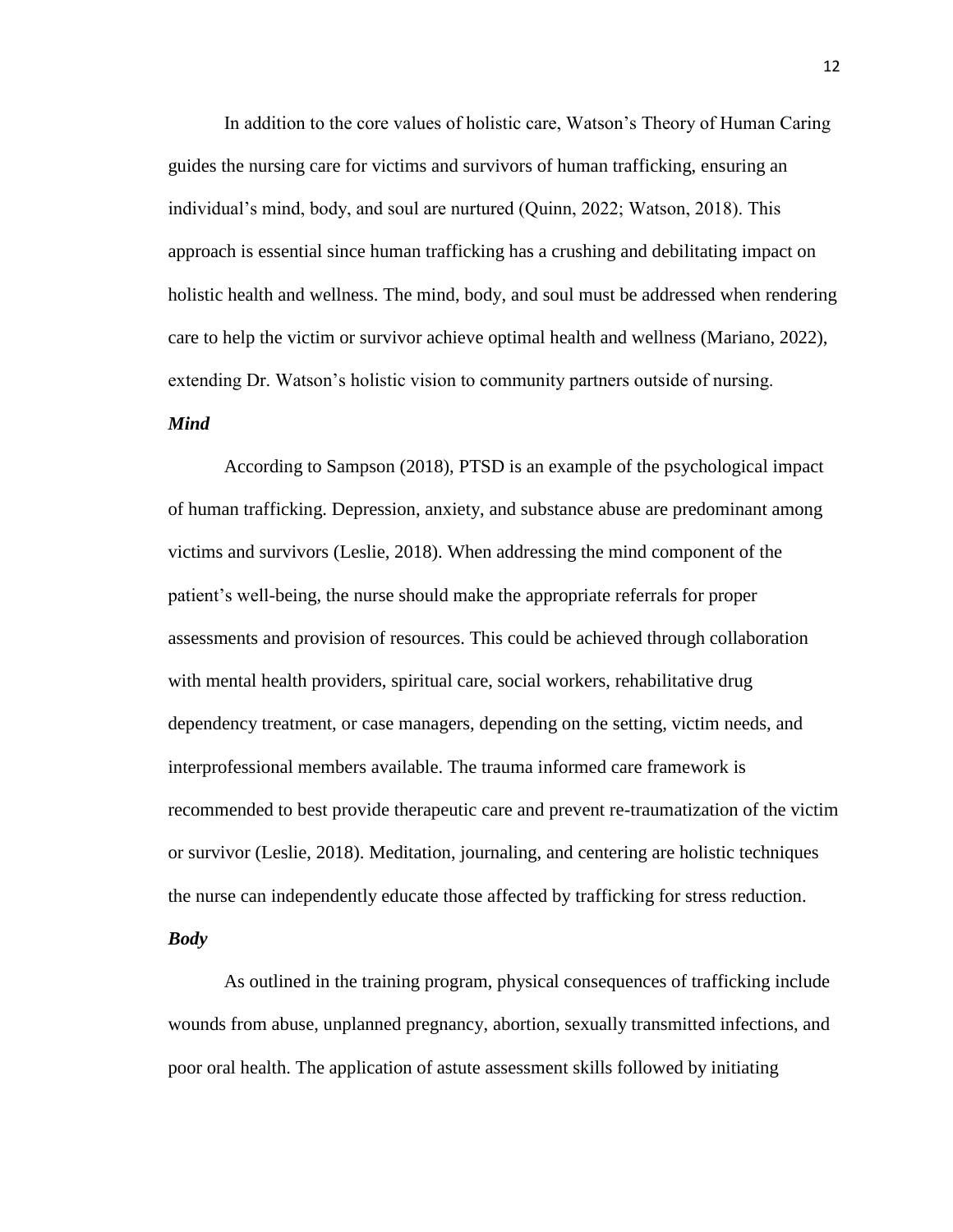appropriate referrals may positively impact the patient's physical needs. Nurses should seize every opportunity to educate the patient before the encounter ends, including reporting signs of complications to a healthcare provider and holistic self-care techniques, such as mouth care, good hygiene, good nutrition, and physical activity.

#### *Soul*

An individual's soul, also known as spirit, can be wounded through verbal, physical, psychological, and sexual abuse inflicted during exploitation and manipulation. At a minimum, effective therapeutic communication will build rapport and trust with the victim/survivor/patient. Ideally, an intentional connection between the nurse and patient is achieved through mindful active listening. A nurse's caring and deliberate approach can achieve two objectives. First, the bond and trust many patients need to divulge their trafficking experience can be established, increasing the validity of identification screening tools and data collected. Second, the individual's spirit is nurtured, propelling its healing into motion (Burkhardt & Nagai-Jacobson, 2022). It is worth noting that multiple meaningful interactions between the nurse and patient may need to take place before a victim or survivor feels safe enough to reveal victimization. Nurses must exhibit kindness and patience to help victims and survivors achieve this level of vulnerability.

#### **Conclusion**

Unfortunately, information on how to care for persons victimized by human trafficking is not yet highly published. There is a need to integrate human trafficking education and available resources into nursing professional development curriculums and community volunteer training. Nurses have an ethical responsibility to educate and commission community volunteers to holistically approach all persons served, to increase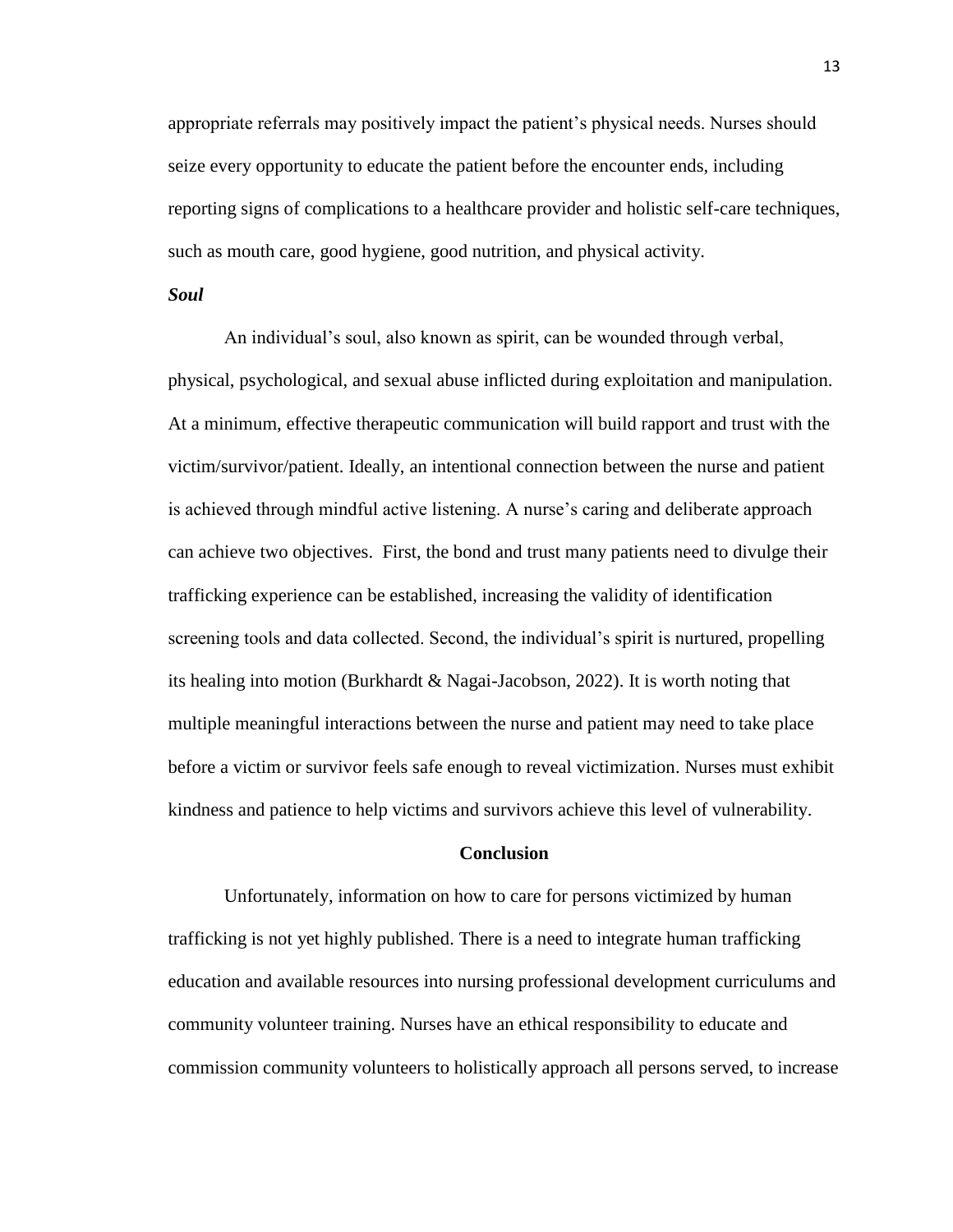the likelihood of recognizing and rescuing this unique population. The application of the holistic caring process and Watson's Theory of Human Caring promotes "self-giving in the moment" and one's "knowingly participating in a healing experience" (Watson, 2018, p. 92).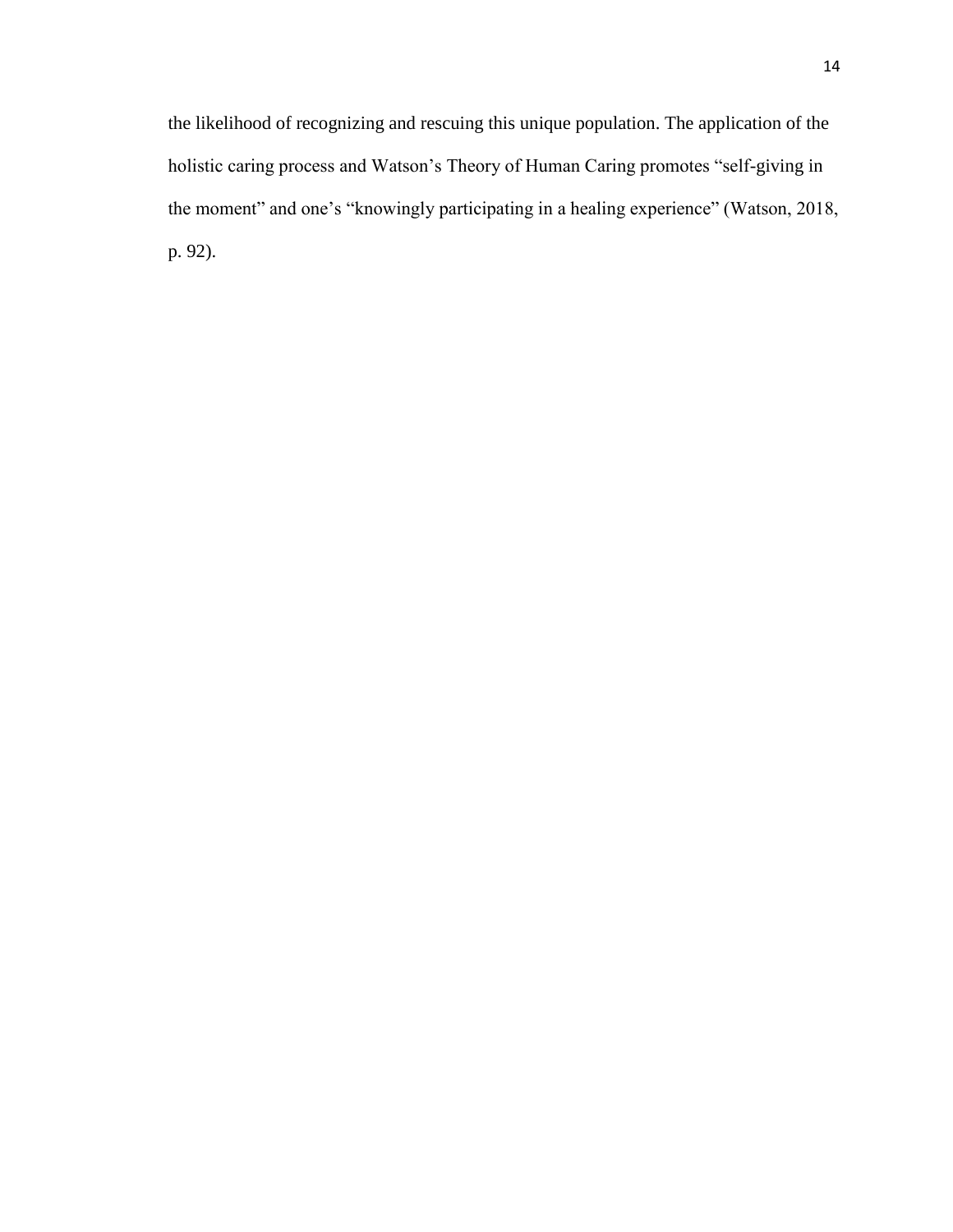#### **References**

- Bigelsen, J., & Vuotto, S. (2013). *Homelessness, survival sex and human trafficking: As experienced by the Youth of Covenant House New York*. [https://humantraffickinghotline.org/sites/default/files/Homelessness,%20Survival](https://humantraffickinghotline.org/sites/default/files/Homelessness,%20Survival%20Sex,%20and%20Human%20Trafficking%20-%20Covenant%20House%20NY.pdf) [%20Sex,%20and%20Human%20Trafficking%20-](https://humantraffickinghotline.org/sites/default/files/Homelessness,%20Survival%20Sex,%20and%20Human%20Trafficking%20-%20Covenant%20House%20NY.pdf) [%20Covenant%20House%20NY.pdf](https://humantraffickinghotline.org/sites/default/files/Homelessness,%20Survival%20Sex,%20and%20Human%20Trafficking%20-%20Covenant%20House%20NY.pdf)
- Burkhardt, M. A., & Nagai-Jacobson, M. G. (2022). Spirituality and health. In M. A. Helming, D. A. Shields, K. M. Avino, & W. E. Rosa (Eds.), *Dossey & Keegan's Holistic nursing: A handbook for practice* (8<sup>th</sup> ed., pp. 121-142). Jones & Bartlett Learning.
- Center for Self-Determination Theory. (2021). *Perceived competence scales*. <https://selfdeterminationtheory.org/perceived-competence-scales/>
- Chisolm-Straker, M., Baldwin, S., Gaigbe-Togbe, B., Ndukwe, N., Johnson, P. N., & Richardson, L. D. (2016). Health care and human trafficking: We are seeing the unseen. *Journal of Health Care for the Poor and Underserved, 27*(3), 1220-1233. <http://doi.org/10.1353/hpu.2016.0131>
- Chisolm-Straker, M., Sze, J., Einbond, J., White, J., & Stoklosa, H. (2019). Screening for human trafficking among homeless young adults. *Children and Youth Services Review, 98*, 72-79.<https://doi.org/10.1016/j.childyouth.2018.12.014>
- Dossey, B. M. (2022). The Theory of Integral Nursing. In M. A. Helming, D. A. Shields, K. M. Avino, & W. E. Rosa (Eds.), *Dossey & Keegan's Holistic nursing: A handbook for practice* (8<sup>th</sup> ed., pp. 53-76). Jones & Bartlett Learning.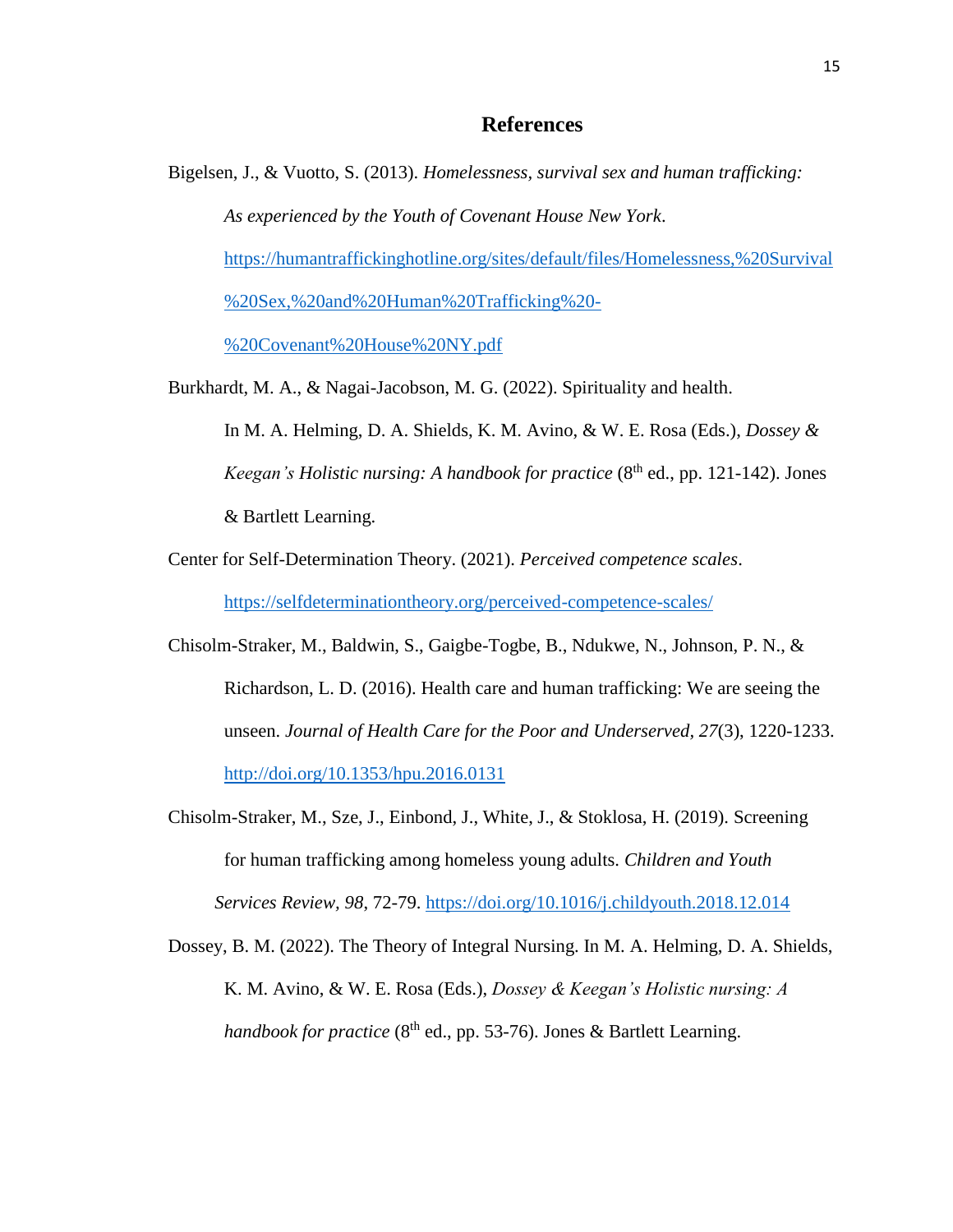Gillipsie, V., Russo, J. A., & Shah, K. (2019). Committee opinion: Human trafficking. *The American College of Obstetricians and Gynecologists, 134*(3), 90-95. [https://www.acog.org/-/media/project/acog/acogorg/clinical/files/committee](https://www.acog.org/-/media/project/acog/acogorg/clinical/files/committee-opinion/articles/2019/09/human-trafficking.pdf)[opinion/articles/2019/09/human-trafficking.pdf](https://www.acog.org/-/media/project/acog/acogorg/clinical/files/committee-opinion/articles/2019/09/human-trafficking.pdf)

Human Rights First. (2017). *Human trafficking by the numbers*.

<https://www.humanrightsfirst.org/resource/human-trafficking-numbers>

- Leslie, J. (2018). Human trafficking: Clinical assessment guideline. *Journal of Trauma Nursing, 25*(5), 282-289.<https://doi.org/10.1097/JTN.0000000000000389>
- Mariano, C. (2022). Holistic nursing: Scope and standards of practice. In M. A. Helming, D. A. Shields, K. M. Avino, & W. E. Rosa (Eds.), *Dossey & Keegan's Holistic nursing: A handbook for practice* (8<sup>th</sup> ed., pp. 25-52). Jones & Bartlett Learning.

North Carolina Department of Administration. (n.d.). *What is human trafficking?*

[https://ncadmin.nc.gov/advocacy/women/human-trafficking/what-human-](https://ncadmin.nc.gov/advocacy/women/human-trafficking/what-human-trafficking#human-trafficking-in-north-carolina)

[trafficking#human-trafficking-in-north-carolina](https://ncadmin.nc.gov/advocacy/women/human-trafficking/what-human-trafficking#human-trafficking-in-north-carolina) 

Polaris. (n.d.-a). *North Carolina*.

<https://humantraffickinghotline.org/STATE/NORTH-CAROLINA>

Polaris. (n.d.-b). *The victims*.

[https://humantraffickinghotline.org/what-human-trafficking/human-](https://humantraffickinghotline.org/what-human-trafficking/human-trafficking/victims)

[trafficking/victims](https://humantraffickinghotline.org/what-human-trafficking/human-trafficking/victims)

Polaris. (n.d.-c). *2018 statistics from the National Human Trafficking*

*Hotline.*

[https://humantraffickinghotline.org/sites/default/files/Polaris\\_National\\_Hotline\\_2](https://humantraffickinghotline.org/sites/default/files/Polaris_National_Hotline_2018_Statistics_Fact_Sheet.pdf)

[018\\_Statistics\\_Fact\\_Sheet.pdf](https://humantraffickinghotline.org/sites/default/files/Polaris_National_Hotline_2018_Statistics_Fact_Sheet.pdf)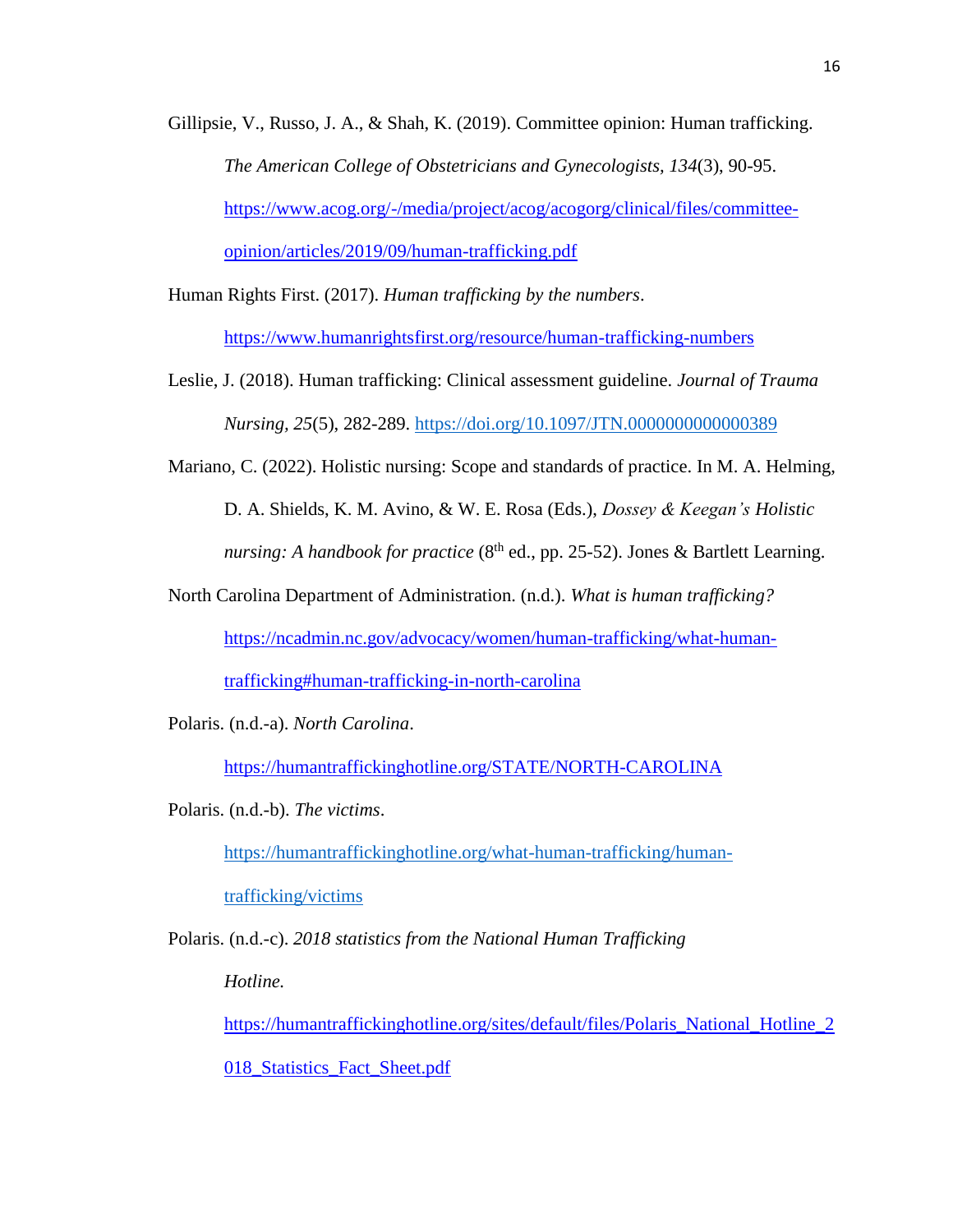Polaris. (n.d.-d). *2019 statistics from the National Human Trafficking Hotline*. [https://polarisproject.org/2019-us-national-human-trafficking-hotline](https://polarisproject.org/2019-us-national-human-trafficking-hotline-statistics/)[statistics/](https://polarisproject.org/2019-us-national-human-trafficking-hotline-statistics/)

- Powell, C., Dickins, K., & Stoklosa, H. (2017). Training US health care professionals on human trafficking: Where do we go from here? *Medical Education Online, 22*(1), 1-11.<http://dx.doi.org/10.1080/10872981.2017.1267980>
- Quinn, J. F. (2022). Transpersonal human caring and healing. In M. A. Helming, D. A. Shields, K. M. Avino, & W. E. Rosa (Eds.), *Dossey & Keegan's Holistic nursing: A handbook for practice* (8<sup>th</sup> ed., pp. 97-106). Jones & Bartlett Learning.
- Ross, C., Dimitrova, S., Howard, L. M., Dewey, M., Zimmerman, C., & Oram, S. (2015). Human trafficking and health: A cross-sectional survey of NHS professionals' contact with victims of human trafficking. *British Medical Journal Open, 5*, 1-7.<https://doi.org/10.1136/bmjopen-2015-008682>
- Sampson, M. (2018). *Cry Freedom: Courage and compassion in rescue and recovery*. [https://encstophumantrafficking.org/cry-freedom-courage-compassion-rescue](https://encstophumantrafficking.org/cry-freedom-courage-compassion-rescue-recovery/)[recovery/](https://encstophumantrafficking.org/cry-freedom-courage-compassion-rescue-recovery/)
- Schwarz, C., Unruh, E., Cronin, K., Evans-Simpson, S., Britton, H., & Ramaswamy, M. (2016). Human trafficking identification and service provision in the medical and social service sectors. *Health and Human Rights Journal, 18*(1), 181-192.

Sweileh, W. M. (2018). Research trends on human trafficking: A bibliometric analysis using Scopus database. *Globalization and Health, 14*(106), 2-12. <https://doi.org/10.1186/s12992-018-0427-9>